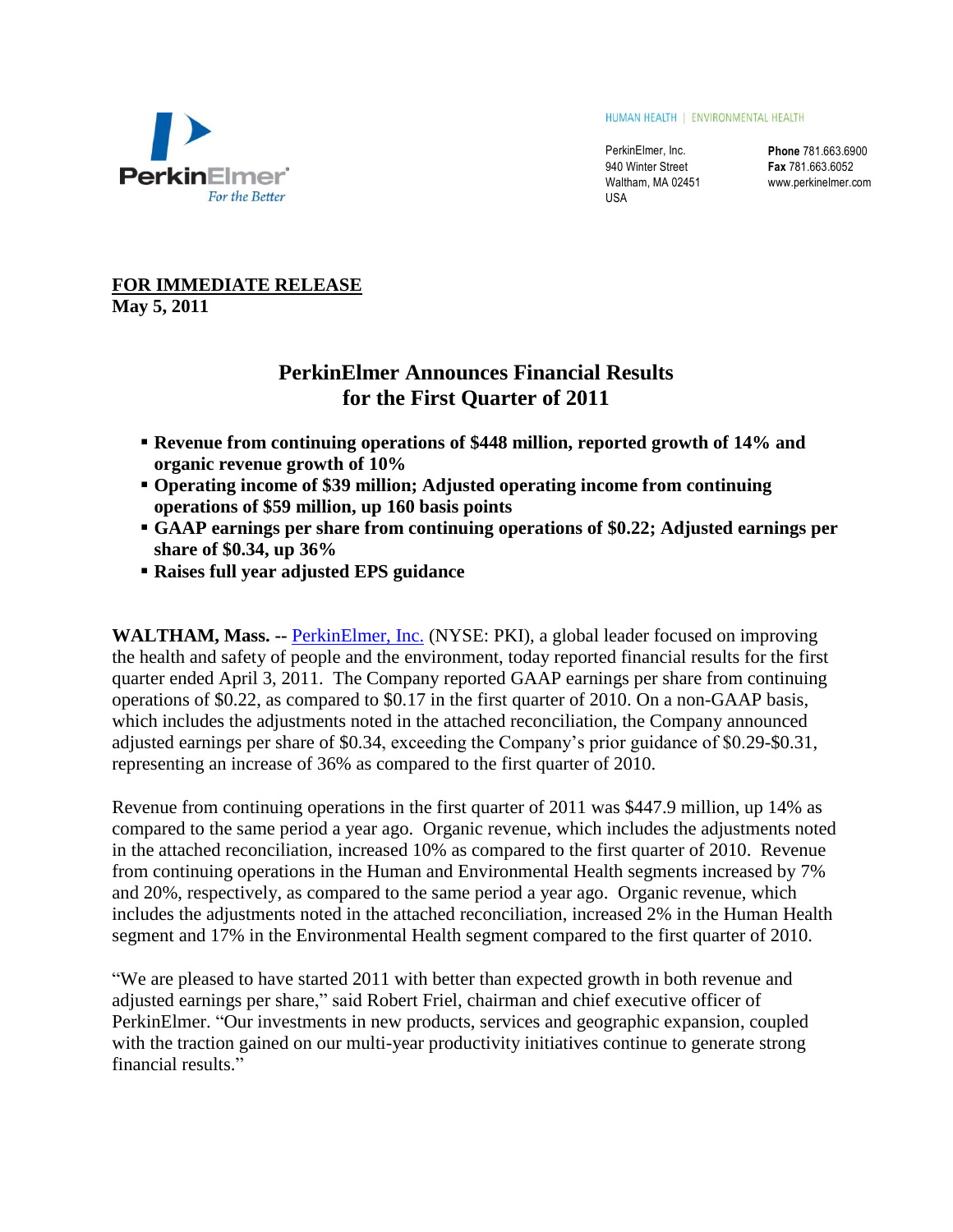Operating profit from continuing operations for the first quarter of 2011 was \$39.3 million, as compared to \$30.6 million for the same period a year ago. Adjusted operating profit, which includes the adjustments noted in the attached reconciliation, increased by 160 basis points as a percentage of revenue to \$59.2 million, as compared to \$45.8 million in the first quarter of 2010.

## **Financial Overview by Reporting Segment**

## **Human Health:**

- Revenue from continuing operations of \$202.0 million for the first quarter of 2011, as compared to \$188.6 million for the first quarter of 2010.
- Operating profit of \$20.8 million, as compared to \$21.8 million for the same period a year ago.
- Adjusted operating profit was 17.9% as a percentage of revenue, an increase of approximately 40 basis points as compared to the first quarter of 2010.

## **Environmental Health:**

- Revenue from continuing operations of \$245.9 million for the first quarter of 2011, as compared to \$205.0 million for the first quarter of 2010.
- Operating profit of \$29.1 million, as compared to \$19.0 million for the same period a year ago.
- Adjusted operating profit was 13.6% as a percentage of revenue, an increase of approximately 240 basis points as compared to the first quarter of 2010.

## **Financial Guidance**

For the full year 2011, the Company forecasts organic revenue to increase in the mid single digit range relative to 2010. The Company forecasts GAAP earnings per share from continuing operations in the range of \$1.05 to \$1.10 and on a non-GAAP basis, which is expected to include the adjustments noted in the attached reconciliation, adjusted earnings per share in the range of \$1.62 to \$1.67 as compared to the Company's previously communicated guidance range of \$1.56 to \$1.64.

## **Conference Call Information**

The Company will discuss its first quarter results and its outlook for business trends in a conference call on Thursday, May 5, 2011 at 5:00 p.m. Eastern Time (ET). To access the call, please dial (617) 614-4908 prior to the scheduled conference call time and provide the access code 91223615. A playback of this conference call will be available beginning 8:00 p.m. ET, Thursday, May 5, 2011. The playback phone number is (617) 801-6888 and the code number is 84672642.

A live audio webcast of the call will be available on the Investor section of the Company's Web site, [www.perkinelmer.com.](http://www.perkinelmer.com/) Please go to the site at least 15 minutes prior to the call in order to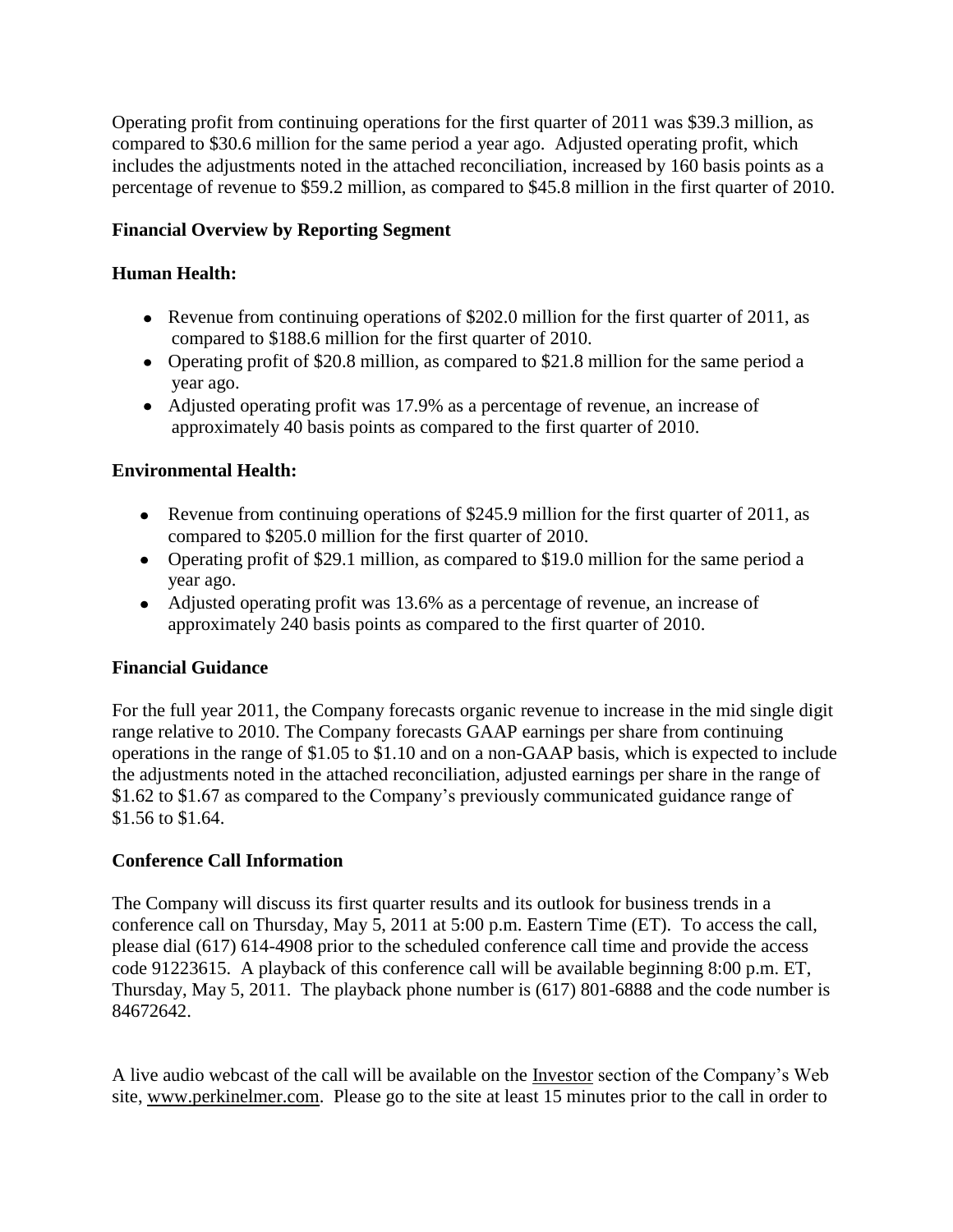register, download, and install any necessary software. An archived version of the webcast will be posted on the Company's Web site for a two week period beginning approximately two hours after the call.

## **Use of Non-GAAP Financial Measures**

In addition to financial measures prepared in accordance with generally accepted accounting principles (GAAP), this earnings announcement also contains non-GAAP financial measures. The reasons that we use these measures, a reconciliation of these measures to the most directly comparable GAAP measures, and other information relating to these measures are included below following our GAAP financial statements.

## **Factors Affecting Future Performance**

This press release contains "forward-looking" statements within the meaning of the Private Securities Litigation Reform Act of 1995, including, but not limited to, statements relating to estimates and projections of future earnings per share, cash flow and revenue growth and other financial results, developments relating to our customers and end-markets, and plans concerning business development opportunities and divestitures. Words such as "believes," "intends," "anticipates," "plans," "expects," "projects," "forecasts," "will" and similar expressions, and references to guidance, are intended to identify forward-looking statements. Such statements are based on management's current assumptions and expectations and no assurances can be given that our assumptions or expectations will prove to be correct. A number of important risk factors could cause actual results to differ materially from the results described, implied or projected in any forward-looking statements. These factors include, without limitation: (1) markets into which we sell our products declining or not growing as anticipated; (2) fluctuations in the global economic and political environments; (3) our failure to introduce new products in a timely manner; (4) our ability to execute acquisitions and license technologies, or to successfully integrate acquired businesses and licensed technologies into our existing business or to make them profitable, or successfully divest businesses; (5) our failure to adequately protect our intellectual property; (6) the loss of any of our licenses or licensed rights; (7) our ability to compete effectively; (8) fluctuation in our quarterly operating results and our ability to adjust our operations to address unexpected changes; (9) significant disruption in third-party package delivery and import/export services or significant increases in prices for those services; (10) disruptions in the supply of raw materials and supplies; (11) the manufacture and sale of products exposing us to product liability claims; (12) our failure to maintain compliance with applicable government regulations; (13) regulatory changes; (14) our failure to comply with healthcare industry regulations; (15) economic, political and other risks associated with foreign operations; (16) our ability to retain key personnel; (17) significant disruption in our information technology systems; (18) restrictions in our credit agreements; (19) our ability to realize the full value of our intangible assets; (20) significant fluctuations in our stock price; (21) reduction or elimination of dividends on our common stock; and (22) other factors which we describe under the caption "Risk Factors" in our most recent annual report on Form 10-K and in our other filings with the Securities and Exchange Commission. We disclaim any intention or obligation to update any forward-looking statements as a result of developments occurring after the date of this press release.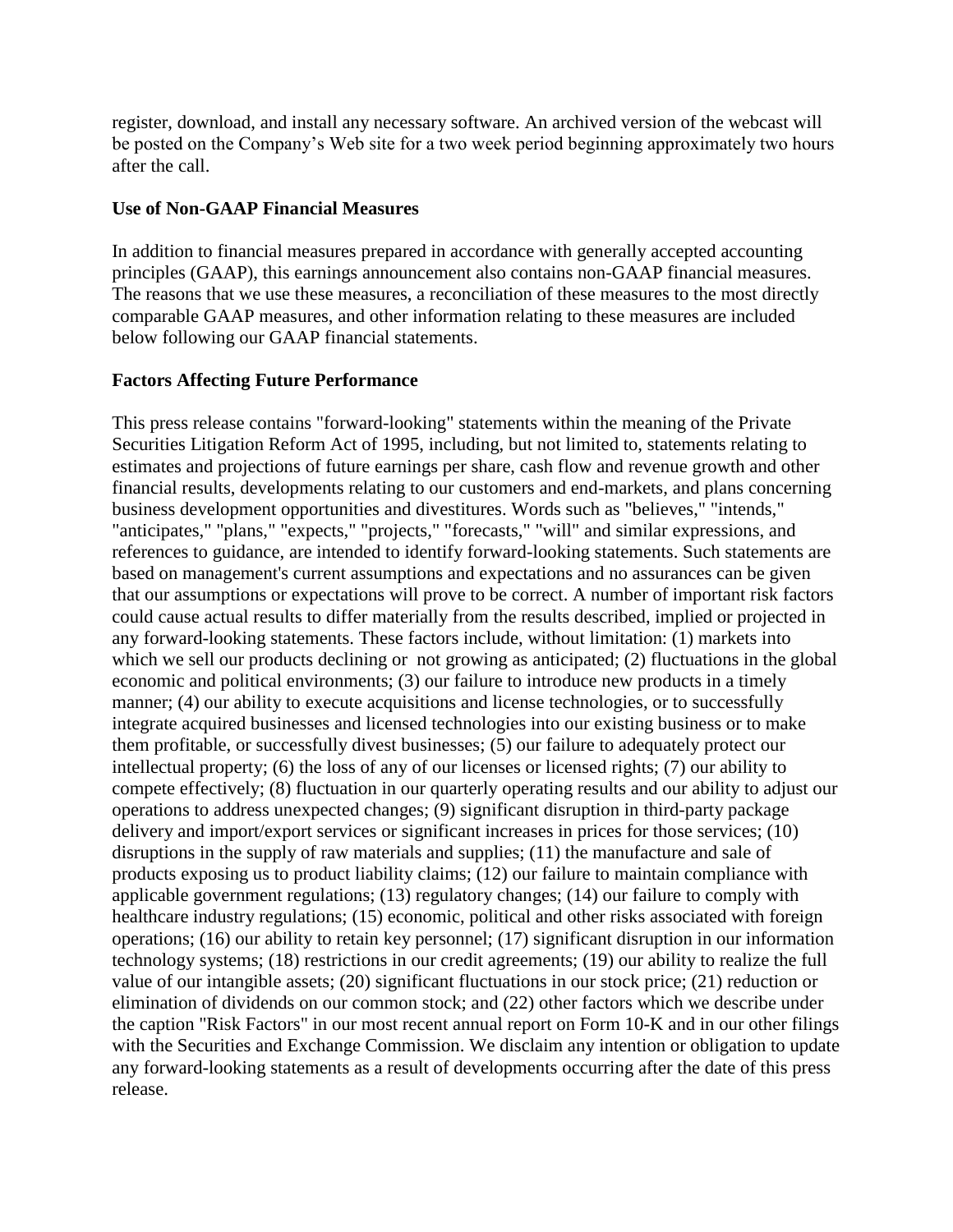### **About PerkinElmer**

PerkinElmer, Inc. is a global leader focused on improving the health and safety of people and the environment. The company reported revenue of approximately \$1.7 billion in 2010, has about 6,200 employees serving customers in more than 150 countries, and is a component of the S&P 500 Index. Additional information is available through 1-877-PKI-NYSE, or at [www.perkinelmer.com.](http://www.perkinelmer.com/)

*# # #*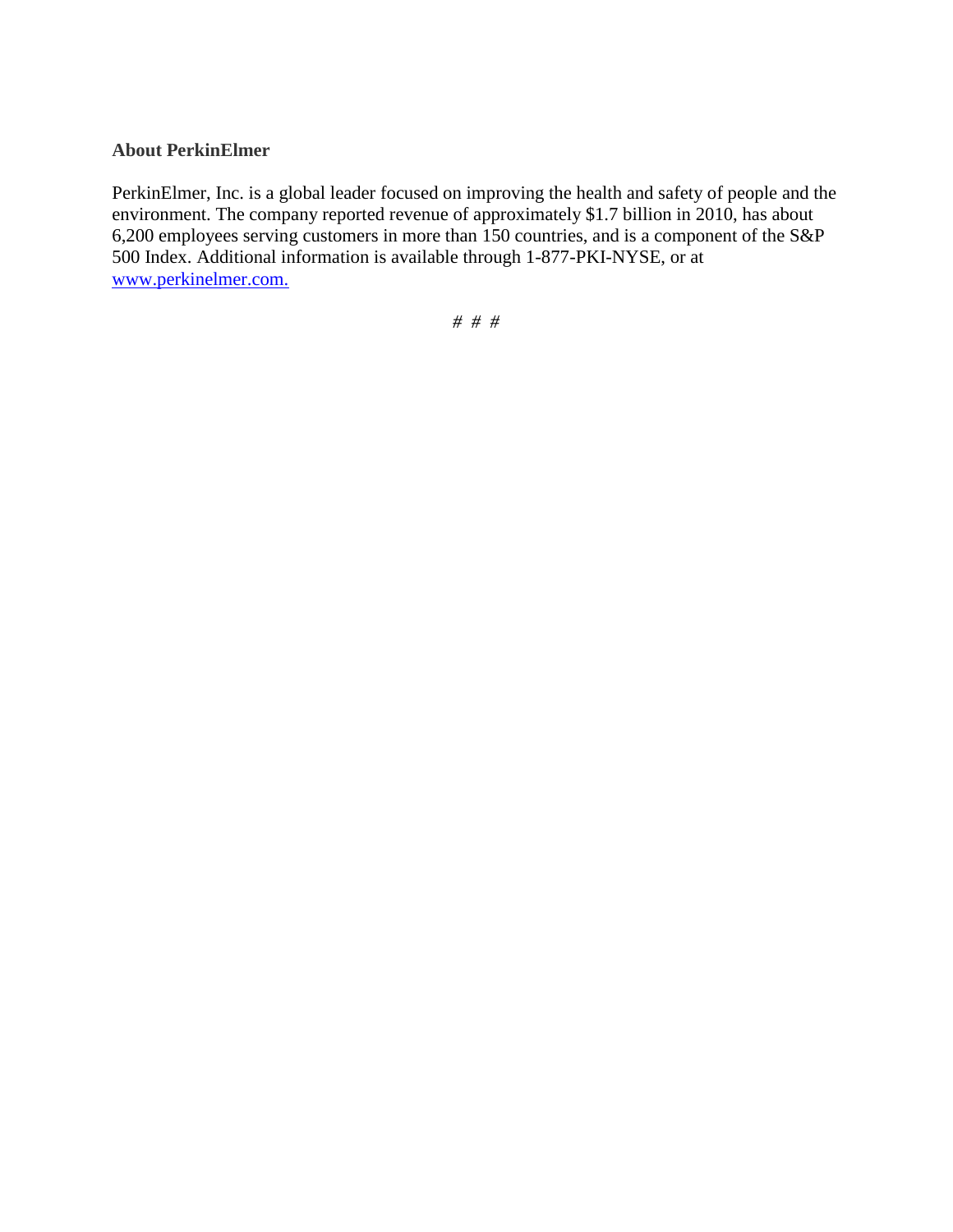## **CONSOLIDATED INCOME STATEMENTS PerkinElmer, Inc. and Subsidiaries**

|                                                                                   | <b>Three Months Ended</b> |                      |    |                      |
|-----------------------------------------------------------------------------------|---------------------------|----------------------|----|----------------------|
| (In thousands, except per share data)                                             |                           | <b>April 3, 2011</b> |    | <u>April 4, 2010</u> |
| <b>Sales</b>                                                                      | \$                        | 447,864              | \$ | 393,620              |
| Cost of sales                                                                     |                           | 247,643              |    | 218,354              |
| Research and development expenses<br>Selling, general and administrative expenses |                           | 26,317<br>134,562    |    | 23,061<br>121,586    |
| Operating income from continuing operations                                       |                           | 39,342               |    | 30,619               |
| Interest income                                                                   |                           | (322)                |    | (181)                |
| Interest expense                                                                  |                           | 3,916                |    | 3,803                |
| Other expense (income), net                                                       |                           | 2,162                |    | (500)                |
| Income from continuing operations before income taxes                             |                           | 33,586               |    | 27,497               |
| Provision for income taxes                                                        |                           | 7,686                |    | 7,861                |
| Net income from continuing operations                                             |                           | 25,900               |    | 19,636               |
| Income from discontinued operations, before tax                                   |                           |                      |    | 7,314                |
| Loss on disposition of discontinued operations, before tax                        |                           | (1,584)              |    | (222)                |
| Taxes on discontinued operations and dispositions                                 |                           | 794                  |    | 2,337                |
| (Loss) income from discontinued operations and dispositions, net of income taxes  |                           | (2,378)              |    | 4,755                |
| Net income                                                                        | \$                        | 23,522               | \$ | 24,391               |
| Diluted earnings (loss) per share:                                                |                           |                      |    |                      |
| Net income from continuing operations                                             | \$                        | 0.22                 | \$ | 0.17                 |
| (Loss) income from discontinued operations and dispositions, net of income taxes  |                           | (0.02)               |    | 0.04                 |
| Net income                                                                        | \$                        | 0.20                 | \$ | 0.21                 |
| Weighted average diluted shares of common stock outstanding                       |                           | 115,140              |    | 117,931              |

### ABOVE PREPARED IN ACCORDANCE WITH GAAP

| <b>Additional Supplemental Information:</b>            |            |            |
|--------------------------------------------------------|------------|------------|
| (per share, continuing operations)                     |            |            |
|                                                        |            |            |
| GAAP diluted EPS from continuing operations            | \$<br>0.22 | \$<br>0.17 |
| Amortization of intangible assets, net of income taxes | 0.09       | 0.08       |
| Purchase accounting adjustments, net of income taxes   | 0.02       | 0.01       |
| Adjusted EPS                                           | 0.34       | 0.25       |
|                                                        |            |            |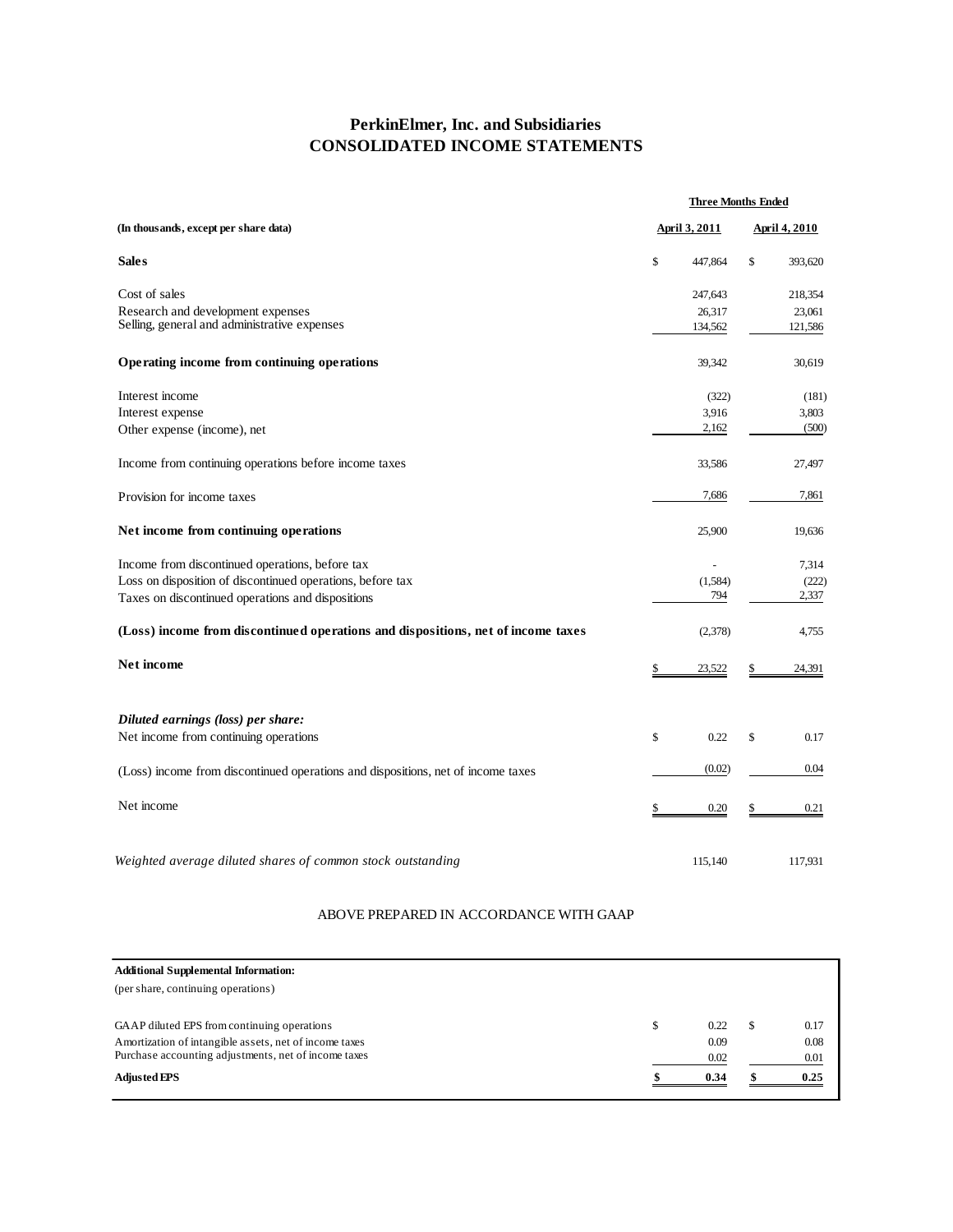# **SALES AND OPERATING PROFIT (LOSS) PerkinElmer, Inc. and Subsidiaries**

 **Three Months Ended** 

| (In thousands)               |                                   | April 3, 2011 |                           | <b>April 4, 2010</b> |
|------------------------------|-----------------------------------|---------------|---------------------------|----------------------|
| <b>Human Health</b>          | <b>Sales</b>                      | \$<br>202,007 | $\mathcal{S}$             | 188,572              |
|                              | OP\$ reported                     | 20,754        |                           | 21,848               |
|                              | OP% reported                      | 10.3%         |                           | 11.6%                |
|                              | Amortization of intangible assets | 12,650        |                           | 10,966               |
|                              | Purchase accounting adjustments   | 2,836         |                           | 182                  |
|                              | OP\$ adjusted                     | 36,240        |                           | 32,996               |
|                              | OP% adjusted                      | 17.9%         |                           | 17.5%                |
| <b>Environmental Health</b>  | <b>Sales</b>                      | 245,857       |                           | 205,048              |
|                              | OP\$ reported                     | 29,112        |                           | 18,962               |
|                              | OP% reported                      | 11.8%         |                           | 9.2%                 |
|                              | Amortization of intangible assets | 3,735         |                           | 3,335                |
|                              | Purchase accounting adjustments   | 626           |                           | 719                  |
|                              | OP\$ adjusted                     | 33,473        |                           | 23,016               |
|                              | OP% adjusted                      | 13.6%         |                           | 11.2%                |
| Corporate                    | OP\$ reported                     | (10, 524)     |                           | (10, 191)            |
| <b>Continuing Operations</b> | <b>Sales</b>                      | \$<br>447,864 | $\mathcal{S}$             | 393,620              |
|                              | OP\$ reported                     | 39,342        |                           | 30,619               |
|                              | OP% reported                      | 8.8%          |                           | 7.8%                 |
|                              | Amortization of intangible assets | 16,385        |                           | 14,301               |
|                              | Purchase accounting adjustments   | 3,462         |                           | 901                  |
|                              | OP\$ adjusted                     | \$<br>59,189  | $\boldsymbol{\mathsf{S}}$ | 45,821               |
|                              | OP% adjusted                      | 13.2%         |                           | 11.6%                |

SALES AND REPORTED OPERATING PROFIT (LOSS) PREPARED IN ACCORDANCE WITH GAAP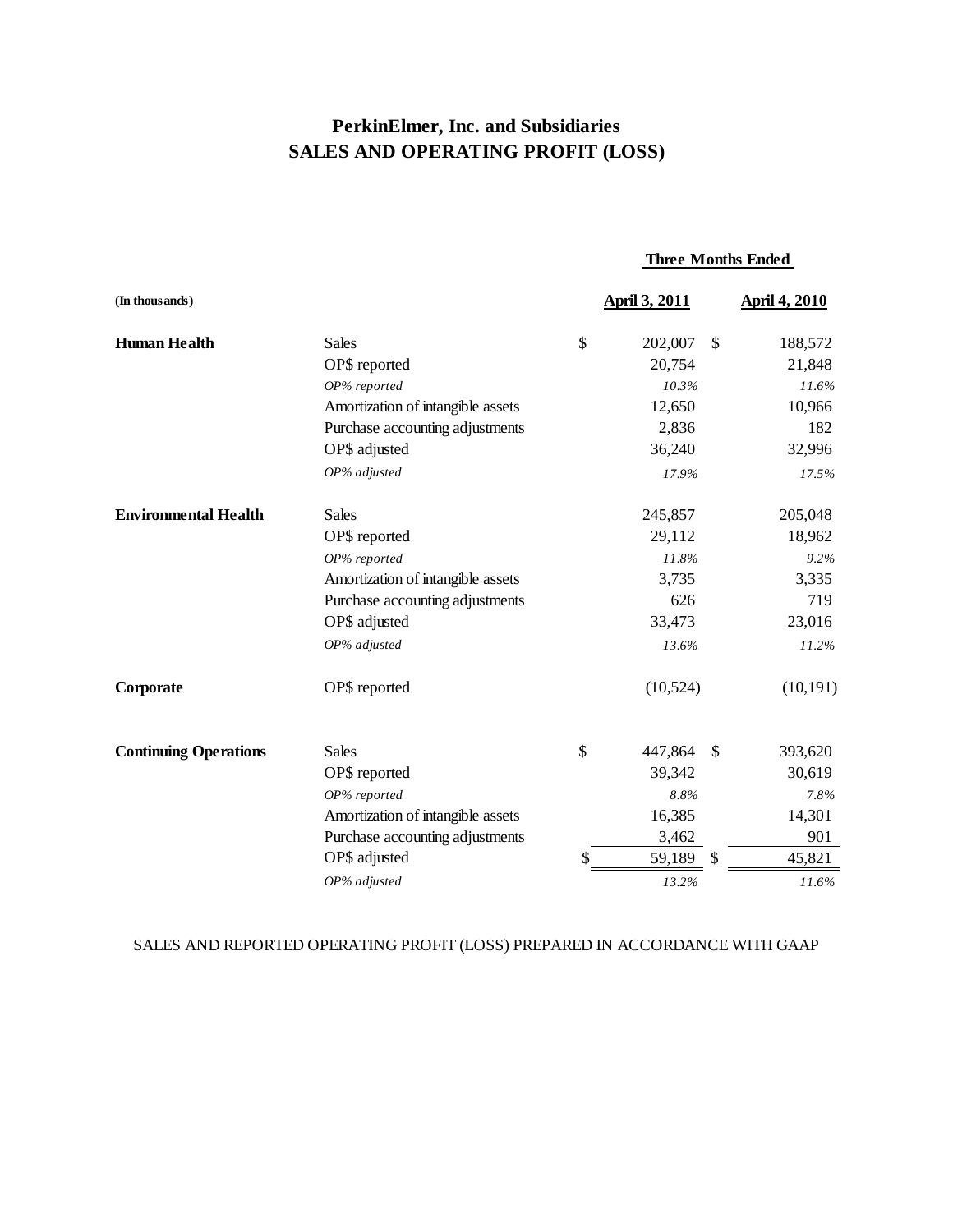# **PerkinElmer, Inc. and Subsidiaries CONSOLIDATED STATEMENTS OF CASH FLOWS**

|                                                                                       | <b>Three Months Ended</b> |                      |  |
|---------------------------------------------------------------------------------------|---------------------------|----------------------|--|
|                                                                                       | April 3, 2011             | <b>April 4, 2010</b> |  |
| (In thousands)                                                                        |                           |                      |  |
| <b>Operating activities:</b>                                                          |                           |                      |  |
| Net income                                                                            | \$<br>23,522              | \$<br>24,391         |  |
| Add: loss (income) from discontinued operations and dispositions, net of income taxes | 2,378                     | (4,755)              |  |
| Net income from continuing operations                                                 | 25,900                    | 19,636               |  |
| Adjustments to reconcile net income from continuing operations                        |                           |                      |  |
| to net cash provided by continuing operations:                                        |                           |                      |  |
| Stock-based compensation                                                              | 3,054                     | 3,315                |  |
| Amortization of deferred debt issuance costs                                          | 635                       | 635                  |  |
| Depreciation and amortization                                                         | 23,953                    | 20,001               |  |
| Amortization of acquired inventory revaluation                                        | 110                       |                      |  |
| Changes in assets and liabilities which provided (used) cash, excluding effects from  |                           |                      |  |
| companies purchased and divested:                                                     |                           |                      |  |
| Accounts receivable, net                                                              | 24,609                    | 2,977                |  |
| Inventories, net                                                                      | (9,558)                   | (11,959)             |  |
| Accounts payable                                                                      | (16,330)                  | 8,284                |  |
| Accrued expenses and other                                                            | (5,093)                   | 8,348                |  |
| Net cash provided by operating activities of continuing operations                    | 47,280                    | 51,237               |  |
| Net cash used in operating activities of discontinued operations                      | (4,629)                   | (1,845)              |  |
| Net cash provided by operating activities                                             | 42,651                    | 49,392               |  |
|                                                                                       |                           |                      |  |
| <b>Investing activities:</b>                                                          |                           |                      |  |
| Capital expenditures                                                                  | (7,681)                   | (7,501)              |  |
| Payments for acquisitions and investments, net of cash and cash equivalents acquired  | (56, 602)                 | (3,089)              |  |
| Net cash used in investing activities of continuing operations                        | (64, 283)                 | (10,590)             |  |
| Net cash used in investing activities of discontinued operations                      | $\overline{\phantom{a}}$  | (2,321)              |  |
| Net cash used in investing activities                                                 | (64, 283)                 | (12,911)             |  |
| <b>Financing Activities:</b>                                                          |                           |                      |  |
| Payments on debt                                                                      | (118,200)                 | (62,000)             |  |
| Proceeds from borrowings                                                              | 208,000                   | 32,000               |  |
| Payments on other credit facilities                                                   | (38)                      | (37)                 |  |
| Payments for acquisition related contingent consideration                             | (137)                     | (136)                |  |
| Tax benefit from exercise of common stock options                                     | 7,772                     | 24                   |  |
| Proceeds from issuance of common stock under stock plans                              | 18,030                    | 12,434               |  |
| Purchases of common stock                                                             | (109, 224)                | (938)                |  |
| Dividends paid                                                                        | (8,106)                   | (8,227)              |  |
| Net cash used in financing activities of continuing operations                        | (1,903)                   | (26, 880)            |  |
| Net cash used in financing activities of discontinued operations                      | (1,908)                   | (2,844)              |  |
| Net cash used in financing activities                                                 | (3,811)                   | (29, 724)            |  |
| Effect of exchange rate changes on cash and cash equivalents                          | 21,205                    | (4,720)              |  |
|                                                                                       |                           |                      |  |
| Net (decrease) increase in cash and cash equivalents                                  | (4,238)                   | 2,037                |  |
| Cash and cash equivalents at beginning of period                                      | 420,086                   | 179,707              |  |
| Cash and cash equivalents at end of period                                            | \$<br>415,848             | \$<br>181,744        |  |

PREPARED IN ACCORDANCE WITH GAAP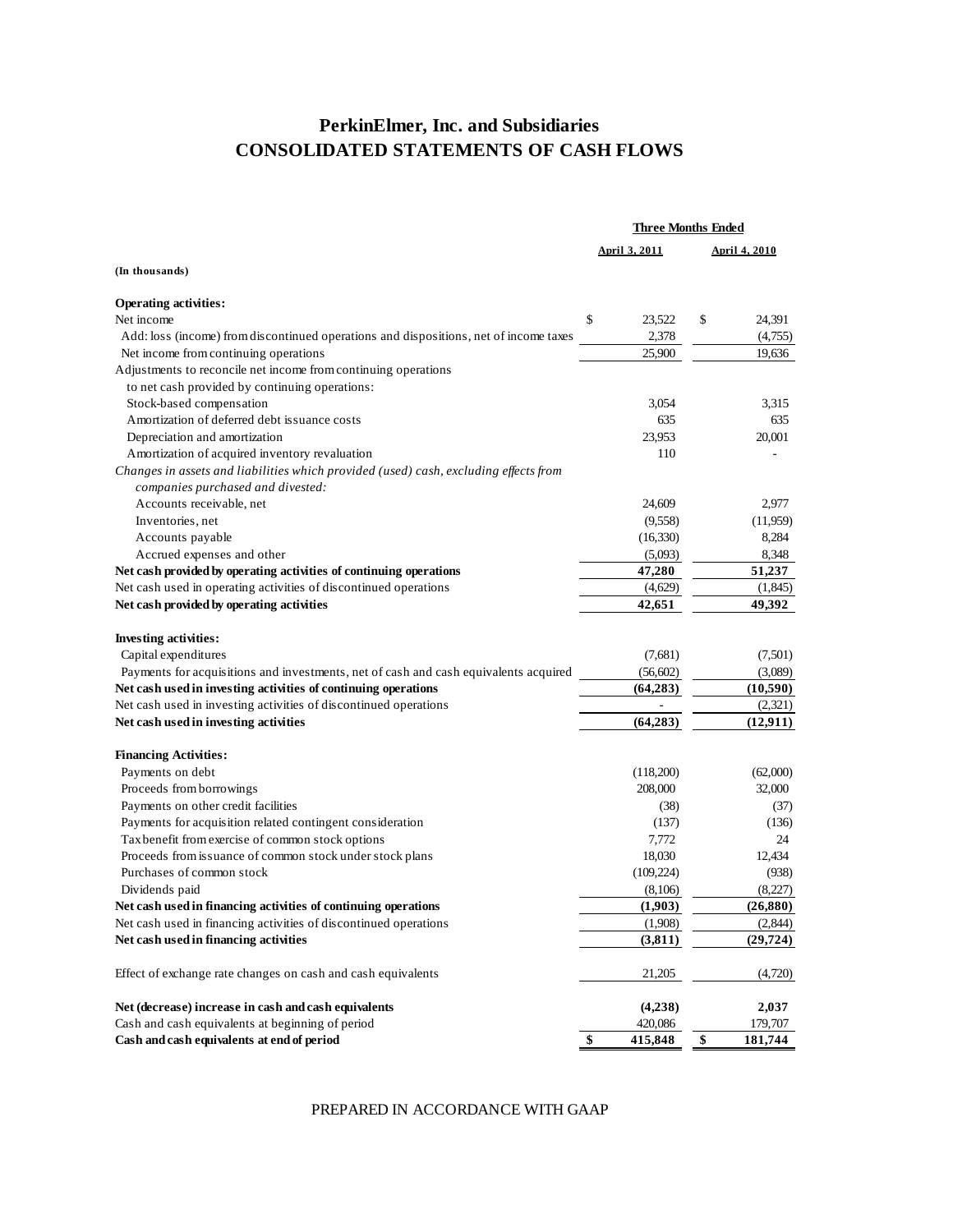## **PerkinElmer, Inc. and Subsidiaries CONSOLIDATED BALANCE SHEETS**

| (In thousands)                                 | April 3, 2011   |            |                 | <b>January 2, 2011</b> |
|------------------------------------------------|-----------------|------------|-----------------|------------------------|
| Current assets:                                |                 |            |                 |                        |
| Cash and cash equivalents                      | $\mathcal{S}$   | 415,848    | \$              | 420,086                |
| Accounts receivable, net                       |                 | 345,492    |                 | 356,763                |
| Inventories, net                               |                 | 224,832    |                 | 207,278                |
| Other current assets                           |                 | 101,297    |                 | 100,684                |
| Current assets of discontinued operations      |                 | 231        |                 | 228                    |
| Total current assets                           |                 | 1,087,700  |                 | 1,085,039              |
| Property, plant and equipment, net:            |                 |            |                 |                        |
| At cost                                        |                 | 432,004    |                 | 416,835                |
| Accumulated depreciation                       |                 | (266, 899) |                 | (255, 015)             |
| Property, plant and equipment, net             |                 | 165,105    |                 | 161,820                |
| Marketable securities and investments          |                 | 1,389      |                 | 1,350                  |
| Intangible assets, net                         |                 | 432,472    |                 | 424,248                |
| Goodwill                                       |                 | 1,585,355  |                 | 1,504,815              |
| Other assets, net                              |                 | 34,079     |                 | 32,101                 |
| <b>Total assets</b>                            | $\mathcal{S}$   | 3,306,100  | \$              | 3,209,373              |
| Current liabilities:                           |                 |            |                 |                        |
| Short-term debt                                | \$              | 2,250      | \$              | 2,255                  |
| Accounts payable                               |                 | 149,196    |                 | 161,042                |
| Accrued restructuring and integration costs    |                 | 16,785     |                 | 22,611                 |
| Accrued expenses                               |                 | 341,240    |                 | 323,038                |
| Current liabilities of discontinued operations |                 | 1,743      |                 | 6,256                  |
| Total current liabilities                      |                 | 511,214    |                 | 515,202                |
| Long-term debt                                 |                 | 514,000    |                 | 424,000                |
| Long-term liabilities                          |                 | 372,954    |                 | 344,353                |
| <b>Total liabilities</b>                       |                 | 1,398,168  |                 | 1,283,555              |
| Commitments and contingencies                  |                 |            |                 |                        |
| Total stockholders' equity                     |                 | 1,907,932  |                 | 1,925,818              |
| Total liabilities and stockholders' equity     | $\overline{\$}$ | 3,306,100  | $\overline{\$}$ | 3,209,373              |

PREPARED IN ACCORDANCE WITH GAAP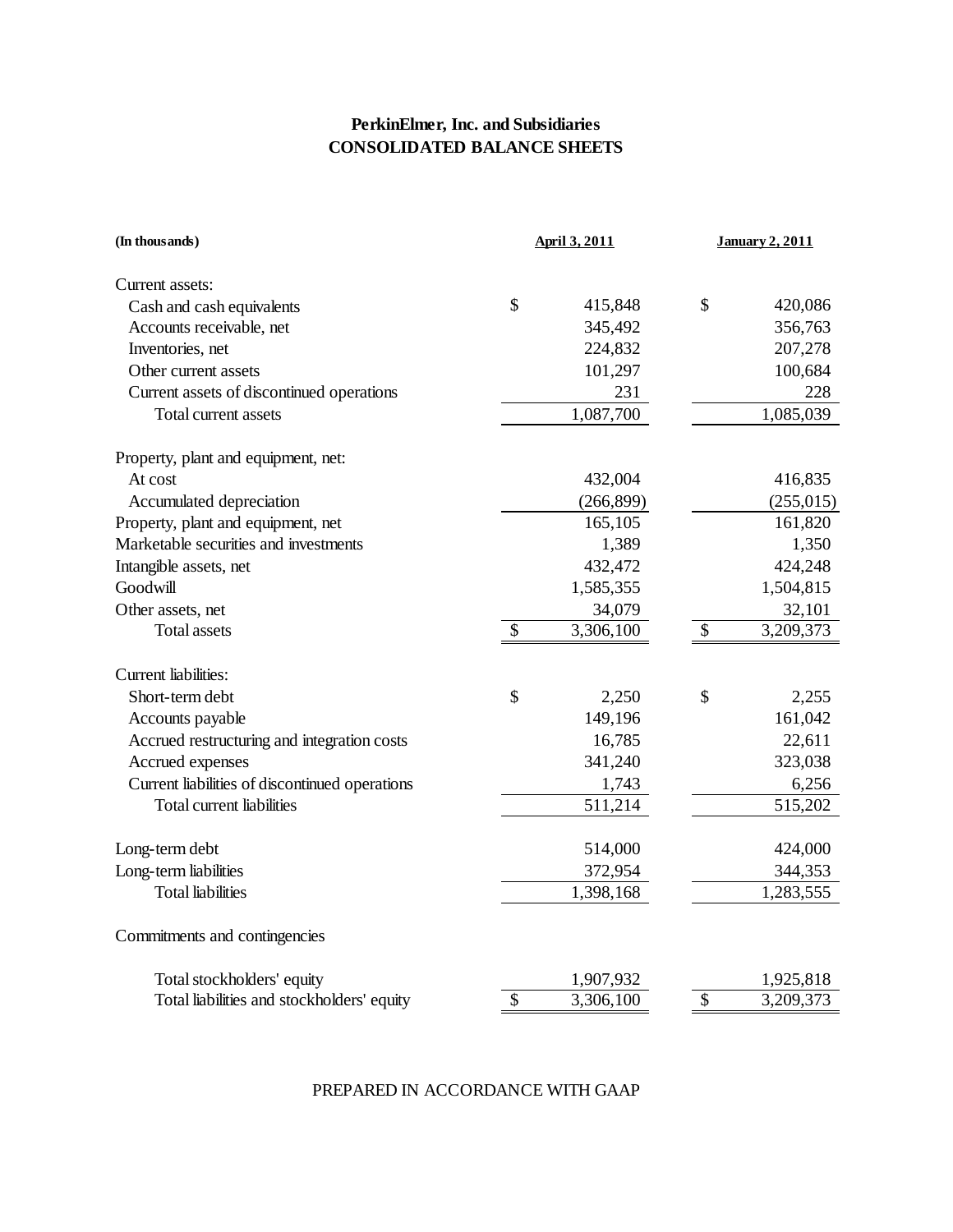### **PerkinElmer, Inc. and Subsidiaries RECONCILIATION OF GAAP TO NON-GAAP FINANCIAL MEASURES**

| (In millions, except per share data) | <b>PKI</b>                |             |                      |         |  |  |
|--------------------------------------|---------------------------|-------------|----------------------|---------|--|--|
|                                      | <b>Three Months Ended</b> |             |                      |         |  |  |
|                                      | April 3, 2011             |             | <b>April 4, 2010</b> |         |  |  |
| Adjusted gross margin:               |                           |             |                      |         |  |  |
| GAAP gross margin                    | \$<br>200.2               | 44.7% \$    | 175.3                | 44.5%   |  |  |
| Amortization of intangible assets    | 11.4                      | 2.6%        | 9.8                  | 2.5%    |  |  |
| Purchase accounting adjustments      | 0.3                       | 0.1%        | 0.2                  | 0.0%    |  |  |
| Adjusted gross margin                | \$<br>211.9               | $47.3\%$ \$ | 185.2                | 47.1%   |  |  |
| Adjusted SG&A:                       |                           |             |                      |         |  |  |
| <b>GAAP SG&amp;A</b>                 | \$<br>134.6               | 30.0% \$    | 121.6                | 30.9%   |  |  |
| Amortization of intangible assets    | (4.6)                     | $-1.0%$     | (4.1)                | $-1.0%$ |  |  |
| Purchase accounting adjustments      | (3.2)                     | $-0.7%$     | (0.7)                | $-0.2%$ |  |  |
| Adjusted SG&A                        | \$<br>126.8               | 28.3% \$    | 116.8                | 29.7%   |  |  |
| Adjusted R&D:                        |                           |             |                      |         |  |  |
| <b>GAAPR&amp;D</b>                   | \$<br>26.3                |             | 23.1                 | 5.9%    |  |  |
| Amortization of intangible assets    | (0.3)                     | $-0.1%$     | (0.4)                | $-0.1%$ |  |  |
| Adjusted R&D                         | \$<br>26.0                | 5.8% \$     | 22.6                 | 5.8%    |  |  |
| Adjusted operating profit:           |                           |             |                      |         |  |  |
| GAAP operating profit                | \$<br>39.3                | 8.8% \$     | 30.6                 | 7.8%    |  |  |
| Amortization of intangible assets    | 16.4                      | 3.7%        | 14.3                 | 3.6%    |  |  |
| Purchase accounting adjustments      | 3.5                       | 0.8%        | 0.9                  | 0.2%    |  |  |
| Adjusted operating profit            | \$<br>59.2                | 13.2% \$    | 45.8                 | 11.6%   |  |  |
|                                      |                           |             |                      |         |  |  |
|                                      |                           | <b>PKI</b>  |                      |         |  |  |

|                                                        | <b>Three Months Ended</b>             |    |      |
|--------------------------------------------------------|---------------------------------------|----|------|
|                                                        | April 3, 2011<br><b>April 4, 2010</b> |    |      |
| Adjusted EPS :                                         |                                       |    |      |
| <b>GAAP EPS</b>                                        | \$<br>0.20                            | \$ | 0.21 |
| Discontinued operations, net of income taxes           | (0.02)                                |    | 0.04 |
| GAAP EPS from continuing operations                    | 0.22                                  |    | 0.17 |
| Amortization of intangible assets, net of income taxes | 0.09                                  |    | 0.08 |
| Purchase accounting adjustments, net of income taxes   | 0.02                                  |    | 0.01 |
| Adjusted EPS                                           | 0.34                                  |    | 0.25 |
|                                                        |                                       |    |      |

| Adiusted EPS :                                         | Projected      |
|--------------------------------------------------------|----------------|
| GAAP EPS from continuing operations                    | $$1.05 - 1.10$ |
| Amortization of intangible assets, net of income taxes | 0.41           |
| Purchase accounting adjustments, net of income taxes   | 0.16           |
| Adiusted EPS                                           | $$162 - 167$   |

| Adjusted operating profit: |  |  |
|----------------------------|--|--|
|----------------------------|--|--|

| GAAP operating profit             |
|-----------------------------------|
| Amortization of intangible assets |
| Purchase accounting adjustments   |
| Adjusted operating profit         |

| GAAP operating profit             |
|-----------------------------------|
| Amortization of intangible assets |
| Purchase accounting adjustments   |
| Adjusted operating profit         |

|                                                        | <b>PKI</b>     |
|--------------------------------------------------------|----------------|
|                                                        | <b>FY2011</b>  |
| Adjusted EPS :                                         | Projected      |
| GAAP EPS from continuing operations                    | $$1.05 - 1.10$ |
| Amortization of intangible assets, net of income taxes | 0.41           |
| Purchase accounting adjustments, net of income taxes   | 0.16           |
| Adjusted EPS                                           | $$1.62 - 1.67$ |

|                                   | <b>Human Health</b>       |               |             |  |               |       |
|-----------------------------------|---------------------------|---------------|-------------|--|---------------|-------|
|                                   | <b>Three Months Ended</b> |               |             |  |               |       |
|                                   |                           | April 3, 2011 |             |  | April 4, 2010 |       |
| Adjusted operating profit:        |                           |               |             |  |               |       |
| GAAP operating profit             |                           | 20.8          | $10.3\%$ \$ |  | 21.8          | 11.6% |
| Amortization of intangible assets |                           | 12.7          | 6.3%        |  | 11.0          | 5.8%  |
| Purchase accounting adjustments   |                           | 2.8           | 1.4%        |  | 0.2           | 0.1%  |
| Adjusted operating profit         |                           | 36.2          | 17.9% S     |  | 33.0          | 17.5% |

|                                   | <b>Environmental Health</b> |                      |             |  |                      |        |
|-----------------------------------|-----------------------------|----------------------|-------------|--|----------------------|--------|
|                                   | <b>Three Months Ended</b>   |                      |             |  |                      |        |
|                                   |                             | <b>April 3, 2011</b> |             |  | <b>April 4, 2010</b> |        |
| Adjusted operating profit:        |                             |                      |             |  |                      |        |
| GAAP operating profit             |                             | 29.1                 | $11.8\%$ \$ |  | 19.0                 | 9.2%   |
| Amortization of intangible assets |                             | 3.7                  | 1.5%        |  | 3.3                  | $.6\%$ |
| Purchase accounting adjustments   |                             | 0.6                  | 0.3%        |  | 0.7                  | 0.4%   |
| Adjusted operating profit         |                             | 33.5                 | 13.6% \$    |  | 23.0                 | 11.2%  |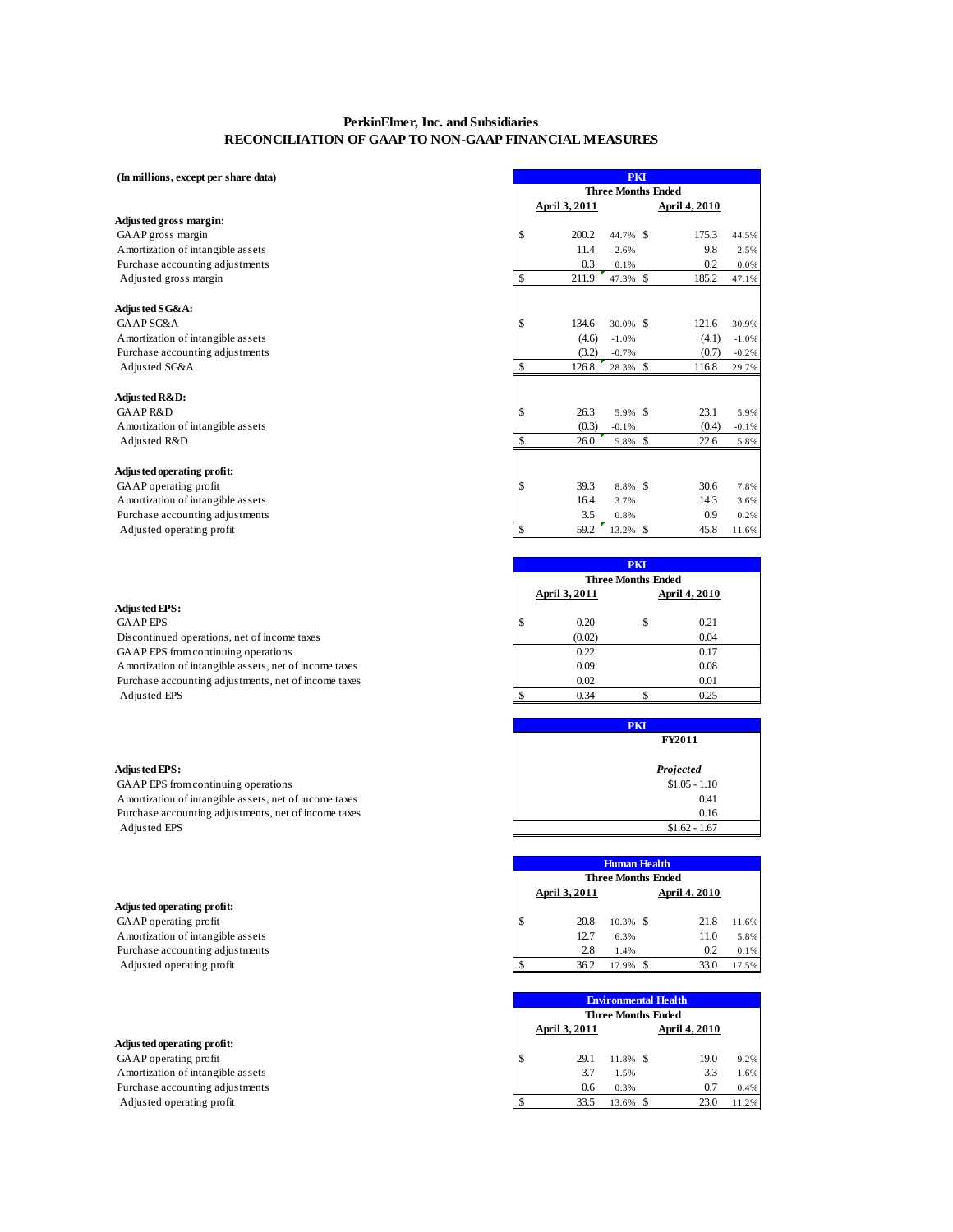## **PerkinElmer, Inc. and Subsidiaries RECONCILIATION OF GAAP TO NON-GAAP FINANCIAL MEASURES**

|                                        | <b>PKI</b> |
|----------------------------------------|------------|
|                                        | 01 2011    |
| Organic revenue growth:                |            |
| Reported revenue growth                | 14%        |
| Less: effect of foreign exchange rates | 2%         |
| Less: effect of acquisitions           | 2%         |
| Organic revenue growth                 | 10%        |

|                                        | <b>Human Health</b> |
|----------------------------------------|---------------------|
|                                        | <u>01 2011</u>      |
| Organic revenue growth:                |                     |
| Reported revenue growth                | 7%                  |
| Less: effect of foreign exchange rates | 2%                  |
| Less: effect of acquisitions           | 3%                  |
| Organic revenue growth                 | 2%                  |

|                                        | <b>Environmental Health</b> |  |  |
|----------------------------------------|-----------------------------|--|--|
|                                        | 01 2011                     |  |  |
| Organic revenue growth:                |                             |  |  |
| Reported revenue growth                | 20%                         |  |  |
| Less: effect of foreign exchange rates | 3%                          |  |  |
| Less: effect of acquisitions           | 0%                          |  |  |
| Organic revenue growth                 | 17%                         |  |  |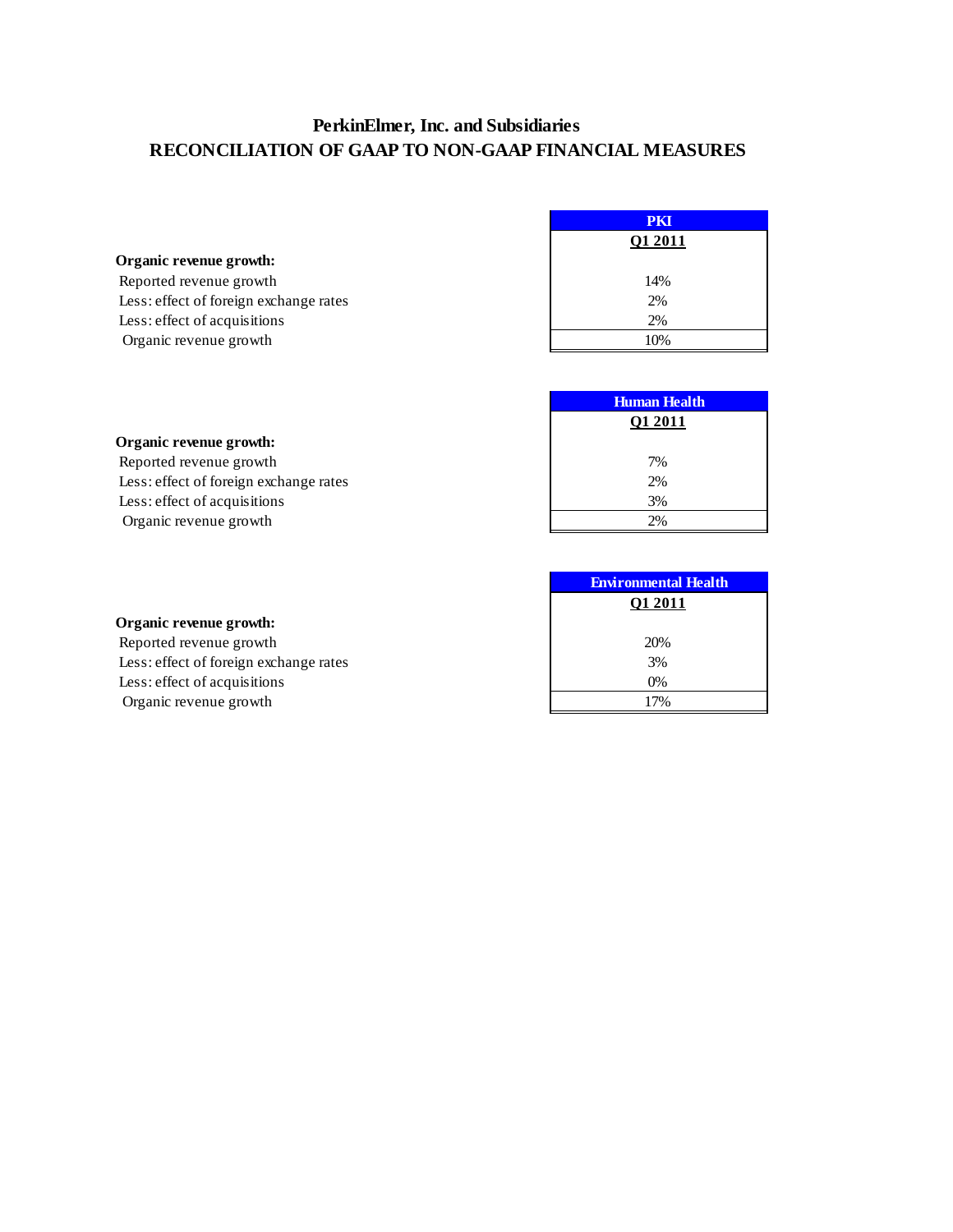### **Organic Revenue and Organic Revenue Growth**

We use the term "organic revenue" to refer to GAAP revenue, excluding the effect of foreign currency translation and acquisitions. We use the related term "organic revenue growth" to refer to the measure of comparing current period organic revenue with the corresponding period of the prior year. We believe that these non-GAAP measures, when taken together with our GAAP financial measures, allow us and our investors to better measure the performance of our investments in technology, to evaluate the long-term performance trends and to assess our ability to invest in the business. Organic revenue growth also provides for easier comparisons of our performance with prior and future periods and relative comparisons to our peers. We exclude the effect of foreign currency translation from these measures because foreign currency translation is subject to volatility and can obscure underlying trends. We exclude the effect of acquisitions because acquisition activity can vary dramatically between reporting periods and between us and our peers, which we believe makes comparisons of long-term performance trends difficult for management and investors, and could result in overstating or understating to our investors the performance of our operations.

### **Adjusted Gross Margin and Adjusted Gross Margin Percentage**

We use the term "adjusted gross margin" to refer to GAAP gross margin, excluding amortization of intangible assets, and inventory fair value adjustments related to business acquisitions, and including estimated revenue from contracts acquired in the acquisition of ViaCell, Inc., or ViaCell, that will not be fully recognized due to business combination accounting rules. We use the related term "adjusted gross margin percentage" to refer to adjusted gross margin as a percentage of GAAP revenue. We believe that these non-GAAP measures, when taken together with our GAAP financial measures, allow us and our investors to better measure the performance of our investments in technology, to evaluate the long-term profitability trends and to assess our ability to invest in the business. We exclude amortization of intangible assets from these measures because intangibles amortization charges do not represent what our management and what we believe our investors consider to be costs of producing our products and could distort the additional value generated over the cost of producing those products. In addition, inventory fair value adjustments related to business acquisitions charges also do not represent what our management and what we believe our investors consider to be costs used in producing our products. We include estimated revenue from contracts acquired in the ViaCell acquisition that will not be fully recognized because our GAAP revenue for the periods subsequent to our acquisition do not reflect the full amount of storage revenue on these contracts that would have otherwise been recorded by ViaCell. The non-GAAP adjustment is intended to reflect the full amount of such revenue. Our management and we believe our investors will use this adjustment as a measure of the ongoing performance of the ViaCell business because customers have historically renewed these contracts, although there can be no assurance that customers will do so in the future.

#### **Adjusted Selling, General and Administrative (SG&A) Expense and Adjusted SG&A Percentage**

We use the term "adjusted SG&A expense" to refer to GAAP SG&A expense, excluding amortization of intangible assets, changes to the fair values assigned to contingent consideration, and other costs related to business acquisitions. We use the related term "adjusted SG&A percentage" to refer to adjusted SG&A expense as a percentage of GAAP revenue. We believe that these non-GAAP measures, when taken together with our GAAP financial measures, allow us and our investors to better measure the cost of the internal operating structure, our ability to leverage that structure and the level of investment required to grow our business. We exclude amortization of intangible assets, changes to the fair values assigned to contingent consideration, and other costs related to business acquisitions from these measures because intangibles amortization charges, changes to the fair values assigned to contingent consideration, and other costs related to business acquisitions do not represent what our management and what we believe our investors consider to be costs that support our internal operating structure and could distort the efficiencies of that structure.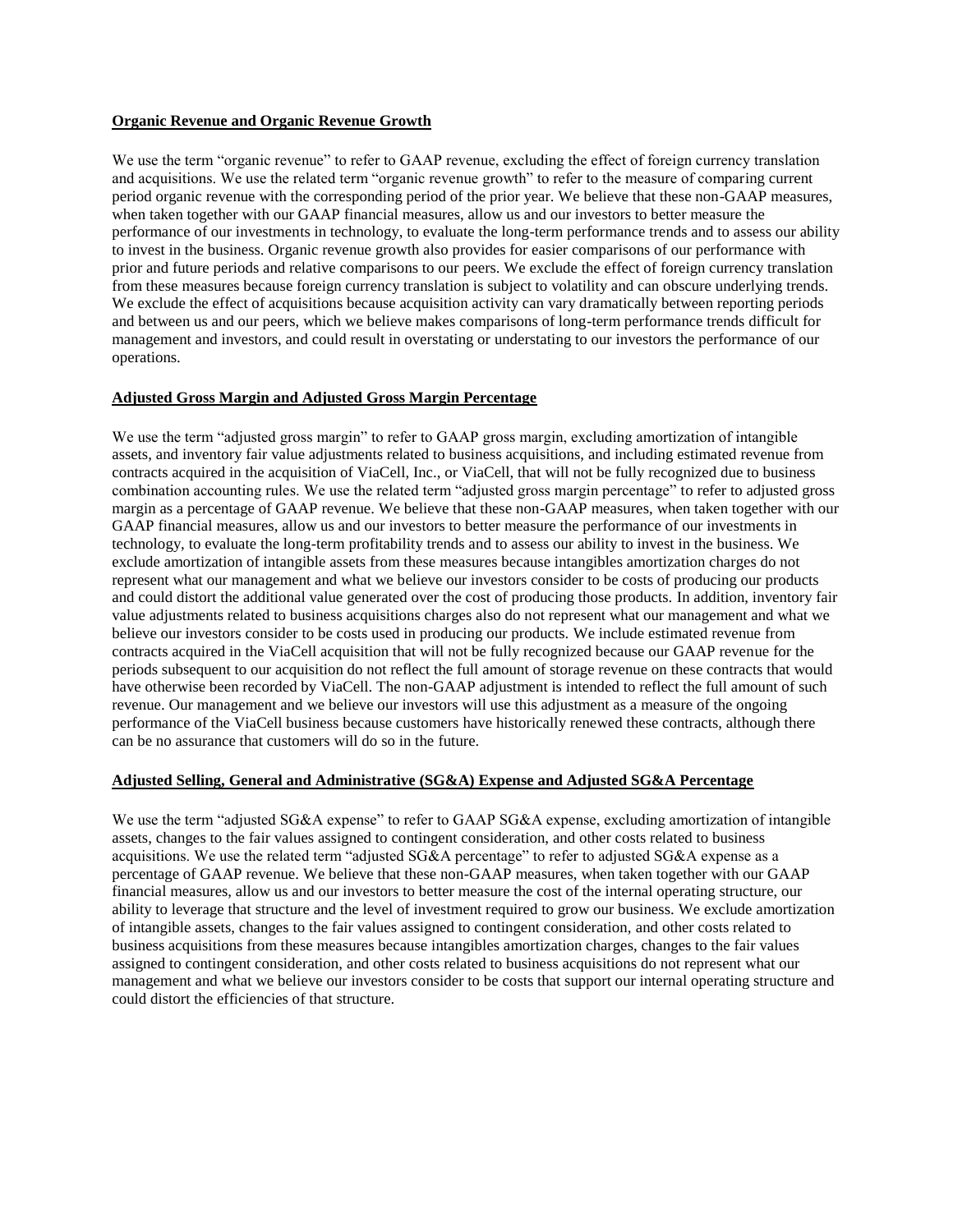### **Adjusted Research and Development (R&D) Expense and Adjusted R&D Percentage**

We use the term "adjusted R&D expense" to refer to GAAP R&D expense, excluding amortization of intangible assets. We use the related term "adjusted R&D percentage" to refer to adjusted R&D expense as a percentage of GAAP revenue. We believe that these non-GAAP measures, when taken together with our GAAP financial measures, allow us and our investors to better understand and evaluate our internal technology investments. We exclude amortization of intangible assets from these measures because intangibles amortization charges do not represent what our management and what we believe our investors consider to be internal investments in R&D activities and could distort our R&D investment level.

### **Adjusted Operating Profit, Adjusted Operating Income and Adjusted Operating Profit Margin**

We use the term "adjusted operating profit," or "adjusted operating income," to refer to GAAP operating profit, excluding amortization of intangible assets, inventory fair value adjustments related to business acquisitions, changes to the fair values assigned to contingent consideration, and other costs related to business acquisitions, and including estimated revenue from contracts acquired in the ViaCell acquisition that will not be fully recognized due to business combination accounting rules. Adjusted operating profit is calculated by subtracting adjusted R&D expense, adjusted SG&A expense, and restructuring and lease charges from adjusted gross margin. We use the related term "adjusted operating profit margin" to refer to adjusted operating profit as a percentage of GAAP revenue. We believe that these non-GAAP measures, when taken together with our GAAP financial measures, allow us and our investors to analyze the costs of the different components of producing and selling our products, to better measure the performance of our internal investments in technology and to evaluate the long-term profitability trends of our core operations. Adjusted operating profit also provides for easier comparisons of our performance and profitability with prior and future periods and relative comparisons to our peers. We believe our investors do not consider the items that we exclude from adjusted operating profit to be costs of producing our products, investments in technology and production, and costs to support our internal operating structure, and so we present this non-GAAP measure to avoid overstating or understating to our investors the performance of our operations. We include estimated revenue from contracts acquired in the ViaCell acquisition that will not be fully recognized because our GAAP revenue for the periods subsequent to our acquisition do not reflect the full amount of storage revenue on these contracts that would have otherwise been recorded by ViaCell. The non-GAAP adjustment is intended to reflect the full amount of such revenue. Our management and we believe our investors will use this adjustment as a measure of the ongoing performance of the ViaCell business because customers have historically renewed these contracts, although there can be no assurance that customers will do so in the future.

### **Adjusted Earnings Per Share**

We use the term "adjusted earnings per share," or "adjusted EPS," to refer to GAAP earnings per share, excluding discontinued operations, amortization of intangible assets, inventory fair value adjustments related to business acquisitions, changes to the fair values assigned to contingent consideration, and other costs related to business acquisitions, and including estimated revenue from contracts acquired in the ViaCell acquisition that will not be fully recognized due to business combination accounting rules. Adjusted earnings per share is calculated by subtracting the items above included in adjusted gross margin, adjusted R&D expense, adjusted SG&A expense, and provision for taxes related to these items, from GAAP earnings per share. We believe that this non-GAAP measure, when taken together with our GAAP financial measures, allows us and our investors to analyze the costs of producing and selling our products and the performance of our internal investments in technology and our internal operating structure, to evaluate the long-term profitability trends of our core operations and to calculate the underlying value of the core business on a dilutive share basis, which is a key measure of the value of the Company used by our management and we believe used by investors as well. Adjusted earnings per share also facilitates the overall analysis of the value of the Company and the core measure of the success of our operating business model as compared to prior and future periods and relative comparisons to our peers. We exclude discontinued operations, amortization of intangible assets, inventory fair value adjustments related to business acquisitions, changes to the fair values assigned to contingent consideration, and other costs related to business acquisitions, as these items do not represent what our management and what we believe our investors consider to be costs of producing our products, investments in technology and production, and costs to support our internal operating structure, which could result in overstating or understating to our investors the performance of our operations. We include estimated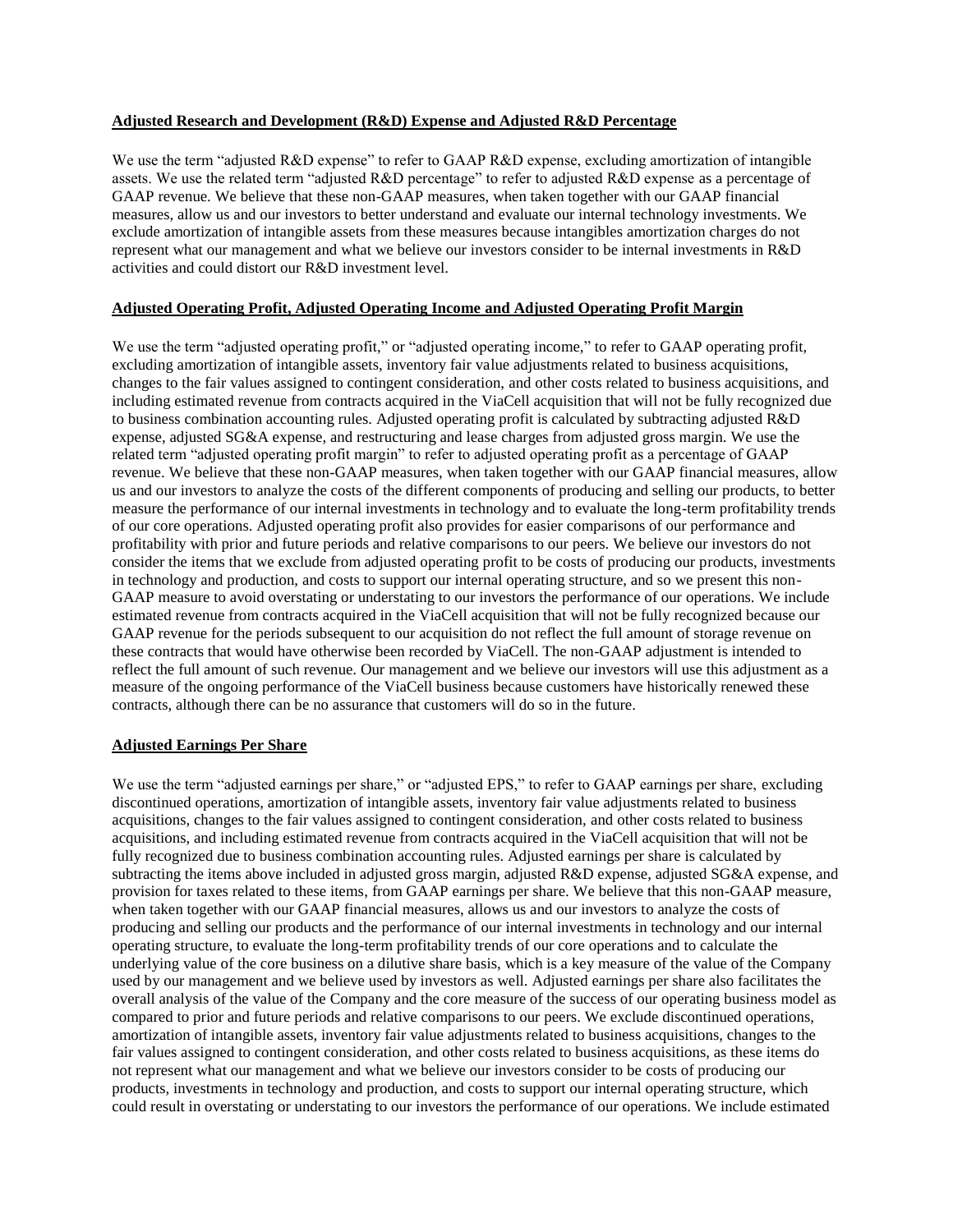revenue from contracts acquired in the ViaCell acquisition that will not be fully recognized because our GAAP revenue for the periods subsequent to our acquisition do not reflect the full amount of storage revenue on these contracts that would have otherwise been recorded by ViaCell. The non-GAAP adjustment is intended to reflect the full amount of such revenue. Our management and we believe our investors will use this adjustment as a measure of the ongoing performance of the ViaCell business because customers have historically renewed these contracts, although there can be no assurance that customers will do so in the future.

The first quarter tax effect on adjusted EPS for discontinued operations was an expense of \$0.01 in 2011 and an expense of \$0.02 in 2010, amortization of intangible assets was an expense of \$0.05 in 2011 and an expense of \$0.04 in 2010, and other costs related to business acquisitions was an expense of \$0.01 in 2011 and an expense of \$0.00 in 2010. The first quarter tax effect on adjusted EPS for each of the remaining items (inventory fair value adjustments related to business acquisitions, changes to the fair values assigned to contingent consideration, and the estimated revenue from contracts acquired in the ViaCell acquisition that will not be fully recognized due to business combination accounting rules) was \$0.00 for both 2011 and 2010. The tax effect for discontinued operations is calculated based on the authoritative guidance in the Financial Accounting Standards Board's Accounting Standards Codification 740, Income Taxes. The tax effect for amortization of intangible assets, inventory fair value adjustments related to business acquisitions, changes to the fair values assigned to contingent consideration, other costs related to business acquisitions, and the estimated revenue from contracts acquired in the ViaCell acquisition is calculated based on operational results and applicable jurisdictional law, which contemplates tax rates currently in effect to determine our tax provision.

### **Projected Adjusted Earnings Per Share**

We use the term "projected adjusted earnings per share," or "projected adjusted EPS," to refer to GAAP earnings per share, excluding discontinued operations, amortization of intangible assets, inventory fair value adjustments related to business acquisitions, changes to the fair values assigned to contingent consideration, and other costs related to business acquisitions, and including estimated revenue from contracts acquired in various acquisitions that will not be fully recognized due to business combination accounting rules. Projected adjusted earnings per share is calculated by subtracting the items above included in adjusted gross margin, adjusted R&D expense, adjusted SG&A expense, and provision for taxes related to these items, from GAAP earnings per share. We believe that this non-GAAP measure, when taken together with our GAAP financial measures, allows us and our investors to analyze the costs of producing and selling our products and the performance of our internal investments in technology and our internal operating structure, to evaluate the long-term profitability trends of our core operations and to calculate the underlying value of the core business on a dilutive share basis, which is a key measure of the value of the Company used by our management and we believe used by investors as well. Projected adjusted earnings per share also facilitates the overall analysis of the value of the Company and the core measure of the success of our operating business model as compared to prior and future periods and relative comparisons to our peers. We exclude discontinued operations, amortization of intangible assets, inventory fair value adjustments related to business acquisitions, changes to the fair values assigned to contingent consideration, and other costs related to business acquisitions, as these items do not represent what our management and what we believe our investors consider to be costs of producing our products, investments in technology and production, and costs to support our internal operating structure, which could result in overstating or understating to our investors the performance of our operations. We include estimated revenue from contracts acquired in various acquisitions that will not be fully recognized because our GAAP revenue for the periods subsequent to our acquisition do not reflect the full amount of revenue on these contracts that would have otherwise been recorded by such acquisitions. The non-GAAP adjustment is intended to reflect the full amount of such revenue. Our management and we believe our investors will use this adjustment as a measure of the ongoing performance of these businesses.

\* \* \* \*

The non-GAAP financial measures described above are not meant to be considered superior to, or a substitute for, our financial statements prepared in accordance with GAAP. There are material limitations associated with non-GAAP financial measures because they exclude charges that have an effect on our reported results and, therefore, should not be relied upon as the sole financial measures to evaluate our financial results. Management compensates and believes that investors should compensate for these limitations by viewing the non-GAAP financial measures in